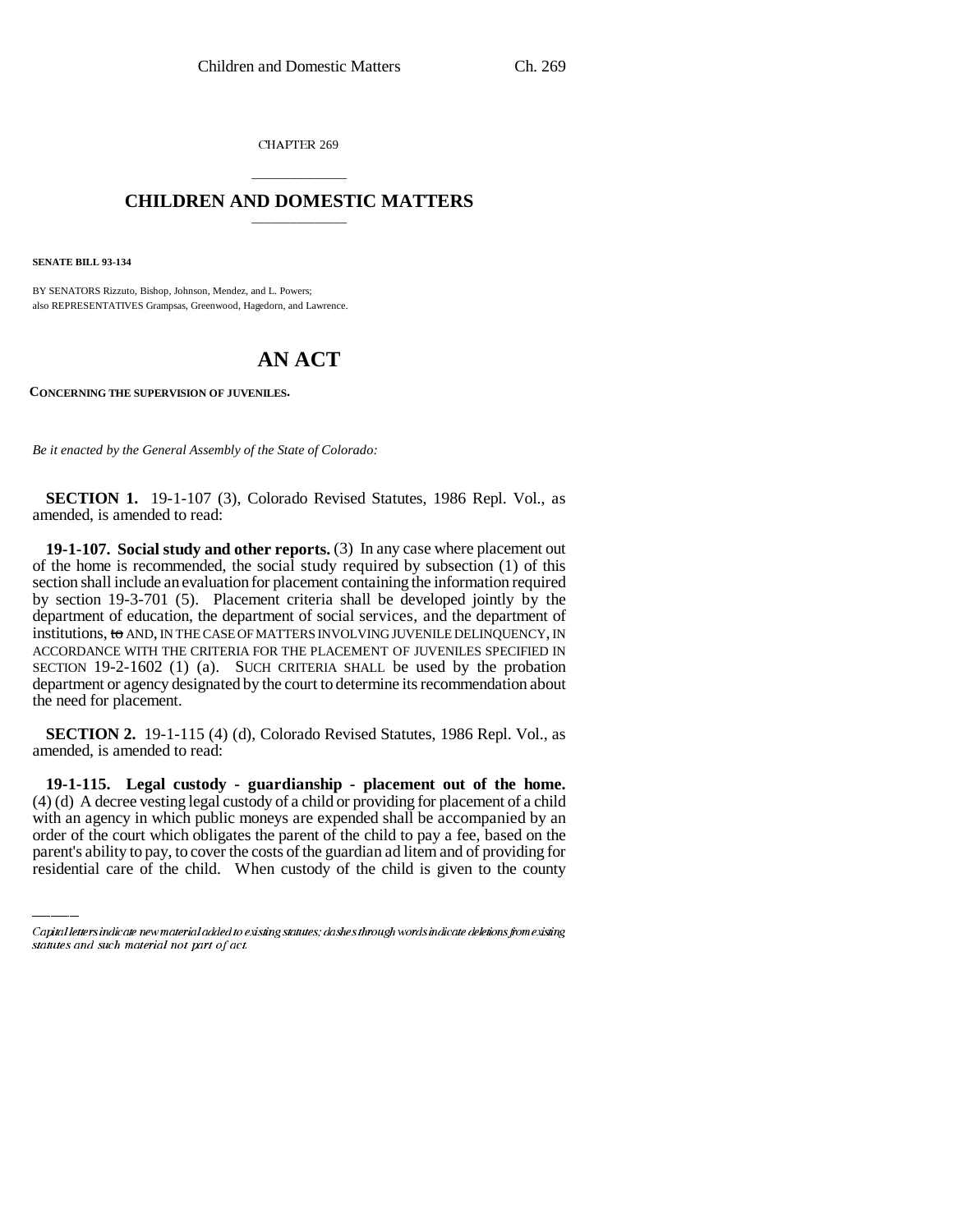## Ch. 269 Children and Domestic Matters

department of social services, such fee for residential care shall be in accordance with the fee requirements as provided by rule of the department of social services, and such fee shall apply, to the extent unpaid, to the entire period of placement. WHEN A CHILD IS COMMITTED TO THE DEPARTMENT OF INSTITUTIONS, SUCH FEE FOR CARE AND TREATMENT SHALL BE IN ACCORDANCE WITH THE FEE REQUIREMENTS AS PROVIDED BY RULE OF THE DEPARTMENT OF INSTITUTIONS, AND SUCH FEE SHALL APPLY, TO THE EXTENT UNPAID, TO THE ENTIRE PERIOD OF PLACEMENT.

**SECTION 3.** 19-1-119 (1) (a), (1) (b), and (2) (a), Colorado Revised Statutes, 1986 Repl. Vol., as amended, are amended to read:

**19-1-119. Confidentiality of juvenile records - delinquency.** (1) (a) Except as provided in paragraph (b.5) of this subsection (1), court records in juvenile delinquency proceedings or proceedings concerning a juvenile charged with the violation of any municipal ordinance except a traffic ordinance shall be open to inspection to the following persons without court order:

- (I) The juvenile named in said record;
- (II) The juvenile's parent, guardian, or legal custodian;
- (III) Any attorney of record;
- (IV) The juvenile's guardian ad litem;
- (V) The juvenile probation department;
- (VI) Any agency to which legal custody of the juvenile has been transferred; or
- (VII) Any local law enforcement agency IN THE STATE; OR

(VIII) ANY PERSON OR AGENCY FOR RESEARCH PURPOSES, IF ALL OF THE FOLLOWING CONDITIONS ARE MET:

(A) THE PERSON OR AGENCY CONDUCTING SUCH RESEARCH IS EMPLOYED BY THE STATE OF COLORADO OR IS UNDER CONTRACT WITH THE STATE OF COLORADO AND IS AUTHORIZED BY THE DEPARTMENT OF INSTITUTIONS TO CONDUCT SUCH RESEARCH; AND

(B) THE PERSON OR AGENCY CONDUCTING THE RESEARCH ENSURES THAT ALL DOCUMENTS CONTAINING IDENTIFYING INFORMATION ARE MAINTAINED IN SECURE LOCATIONS AND ACCESS TO SUCH DOCUMENTS BY UNAUTHORIZED PERSONS IS PROHIBITED; THAT NO IDENTIFYING INFORMATION IS INCLUDED IN DOCUMENTS GENERATED FROM THE RESEARCH CONDUCTED; AND THAT ALL IDENTIFYING INFORMATION IS DELETED FROM DOCUMENTS USED IN THE RESEARCH WHEN THE RESEARCH IS COMPLETED.

(b) With consent of the court, records of court proceedings in delinquency cases may be inspected by any other person having a legitimate interest in the proceedings. and by persons conducting pertinent research studies.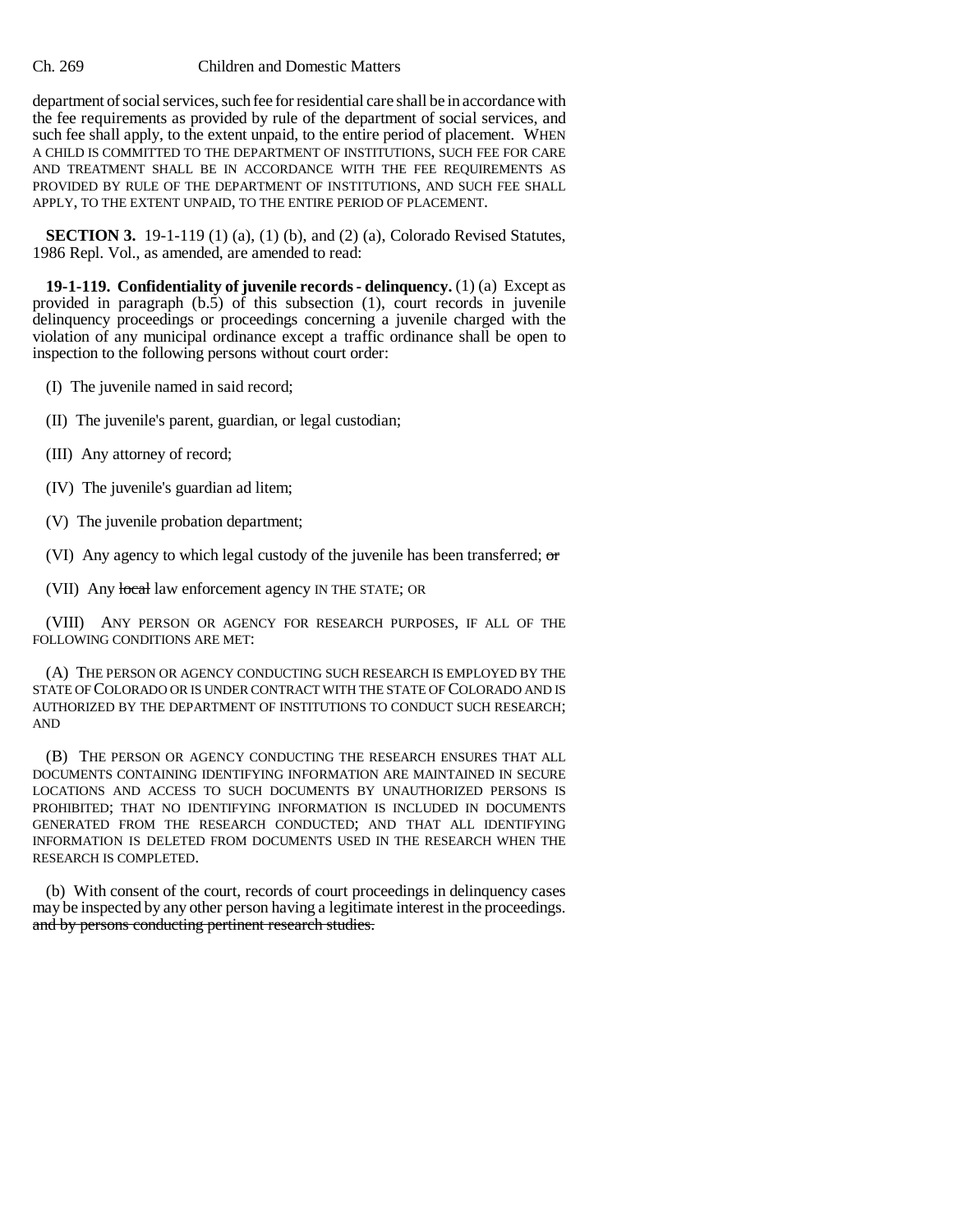(2) (a) The records of law enforcement officers concerning juveniles, including identifying information, shall be identified as juvenile records and shall not be inspected by or disclosed to the public, except:

(I) To the juvenile and his THE JUVENILE'S parent, guardian, or legal custodian;

(II) To other law enforcement agencies who have a legitimate need for such information;

(III) To the victim in each case after authorization by the district attorney or prosecuting attorney;

 $(IV)$  When the juvenile has escaped from an institution to which  $he$  SUCH JUVENILE has been committed;

(V) When the court orders that the juvenile be tried as an adult criminal;

(VI) When there has been an adult criminal conviction and a presentence investigation has been ordered by the court; or

(VII) By order of the court; OR

(VIII) TO ANY PERSON OR AGENCY FOR RESEARCH PURPOSES, IF ALL OF THE FOLLOWING CONDITIONS ARE MET:

(A) THE PERSON OR AGENCY CONDUCTING SUCH RESEARCH IS EMPLOYED BY THE STATE OF COLORADO OR IS UNDER CONTRACT WITH THE STATE OF COLORADO AND IS AUTHORIZED BY THE DEPARTMENT OF INSTITUTIONS TO CONDUCT SUCH RESEARCH; AND

(B) THE PERSON OR AGENCY CONDUCTING THE RESEARCH ENSURES THAT ALL DOCUMENTS CONTAINING IDENTIFYING INFORMATION ARE MAINTAINED IN SECURE LOCATIONS AND ACCESS TO SUCH DOCUMENTS BY UNAUTHORIZED PERSONS IS PROHIBITED; THAT NO IDENTIFYING INFORMATION IS INCLUDED IN DOCUMENTS GENERATED FROM THE RESEARCH CONDUCTED; AND THAT ALL IDENTIFYING INFORMATION IS DELETED FROM DOCUMENTS USED IN THE RESEARCH WHEN THE RESEARCH IS COMPLETED.

**SECTION 4.** 19-2-204 (3) (c), Colorado Revised Statutes, 1986 Repl. Vol., as amended, is amended to read:

**19-2-204. Detention and shelter - hearing - time limits - confinement with adult offenders - restrictions.** (3) (c) No juvenile taken to a detention or shelter facility or a temporary holding facility pursuant to section 19-2-201 as the result of an allegedly delinquent act which constitutes a felony WHICH IS A CRIME OF VIOLENCE AS DEFINED IN SECTION 16-11-309 (2), C.R.S., shall be released from such facility if a law enforcement agency has requested that a detention hearing be held to determine whether the juvenile's immediate welfare or the protection of the community requires that he THE JUVENILE be detained. No such juvenile shall thereafter be released from detention except after a hearing, reasonable advance notice of which has been given to the district attorney, alleging new circumstances concerning the further detention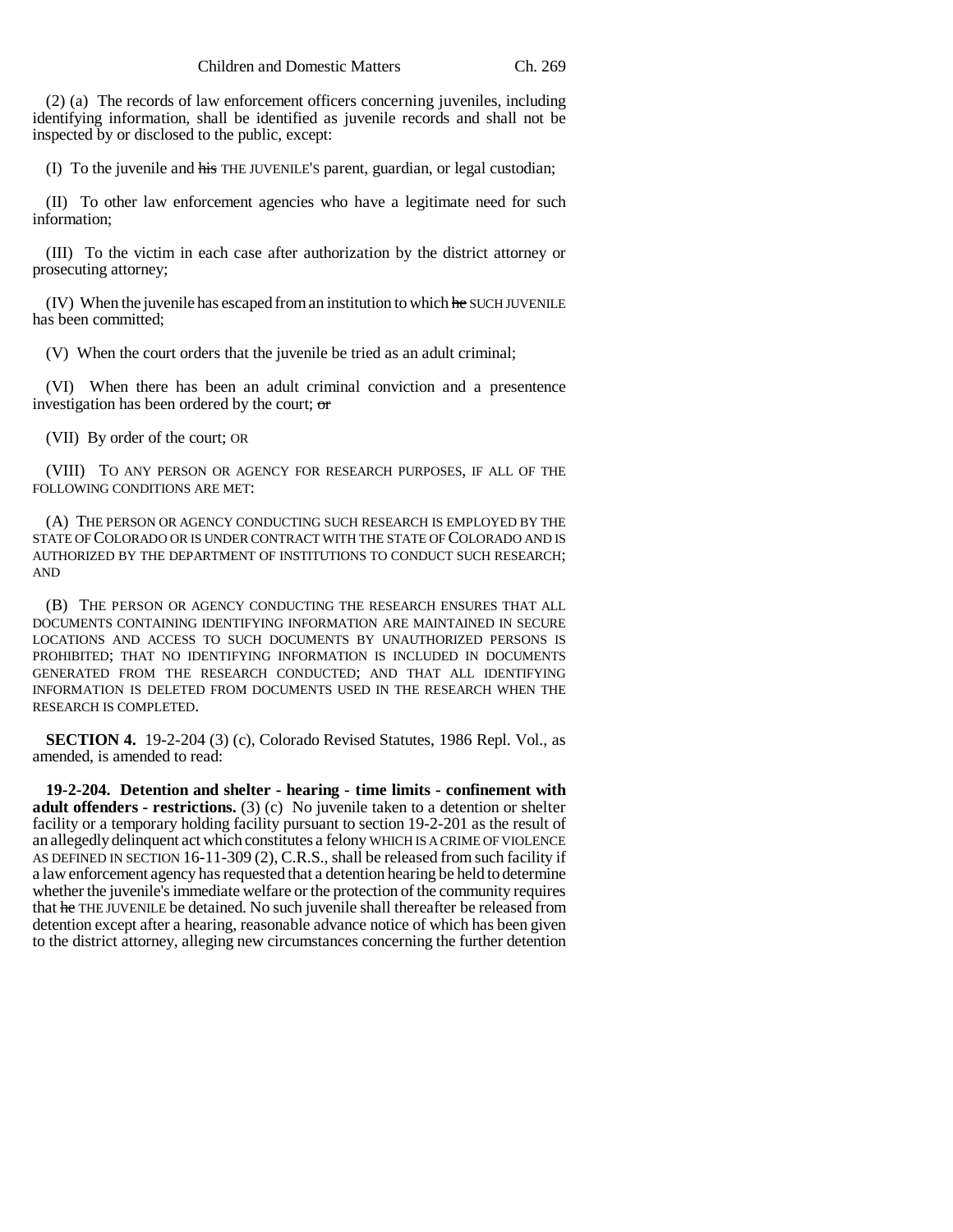### Ch. 269 Children and Domestic Matters

of the juvenile. No juvenile being held when the juvenile is to be tried as an adult for criminal proceedings pursuant to a direct filing or transfer shall be held at any facility intended to be utilized by juvenile offenders, unless the district attorney and the defense counsel agree otherwise. Said juvenile shall be segregated from the adult offenders of the facility in which he SUCH JUVENILE is held.

**SECTION 5.** 19-2-211, Colorado Revised Statutes, 1986 Repl. Vol., as amended, is repealed as follows:

**19-2-211. Common assessment instrument and common criteria for juveniles taken into temporary custody.** (1) The department of institutions, the judicial department, the department of social services, including representatives of the directors of county departments of social services, the department of education, representatives of district attorneys, sheriffs from each congressional district, and two representatives of communities, who shall be appointed by the governor, shall develop a common assessment instrument to evaluate and assess juveniles taken into temporary custody in a uniform and consistent manner and shall also develop common criteria and guidelines which shall be used to determine whether placement or release of a juvenile is appropriate based on the juvenile's assessment and, if a juvenile is not released, to determine the appropriate level and type of placement for a juvenile based on his assessment. The common criteria and guidelines shall be designed to consider such factors as whether the juvenile is a danger to himself or to others and whether the juvenile constitutes a risk of escape and shall be used to determine what kind of security is appropriate for the particular juvenile, including the use of the least restrictive setting, whenever appropriate. Any variations from the common criteria and guidelines shall be approved by the court.

(2) The development and application of the assessment instrument and the common criteria and guidelines, insofar as possible, shall be free of any bias with regard to race, creed, sex, or color.

(3) The assessment instrument and common criteria and guidelines shall be finalized by and implemented on and after July 1, 1989.

(4) These guidelines shall not apply to juveniles ordered confined pursuant to section 13-10-113, C.R.S.

**SECTION 6.** 19-2-212, Colorado Revised Statutes, 1986 Repl. Vol., as amended, is repealed as follows:

**19-2-212. Staff assessment required - development of common criteria.** (1) A staff assessment concerning the appropriate placement and treatment of a juvenile pending adjudication is required to be conducted for any juvenile taken into temporary custody who is being detained and for whom transfer of temporary legal custody is being considered or who is in a nonsecure residential facility. Such staff assessment shall be performed jointly by the department of institutions and the county department of social services for the purpose of determining the appropriate level of care of the juvenile pending court disposition. When necessary, the staff assessment shall also include other relevant agencies, including but not limited to the probation department, the local school districts, and the appropriate mental health professionals if it appears that the juvenile may be in need of mental health services or the nearest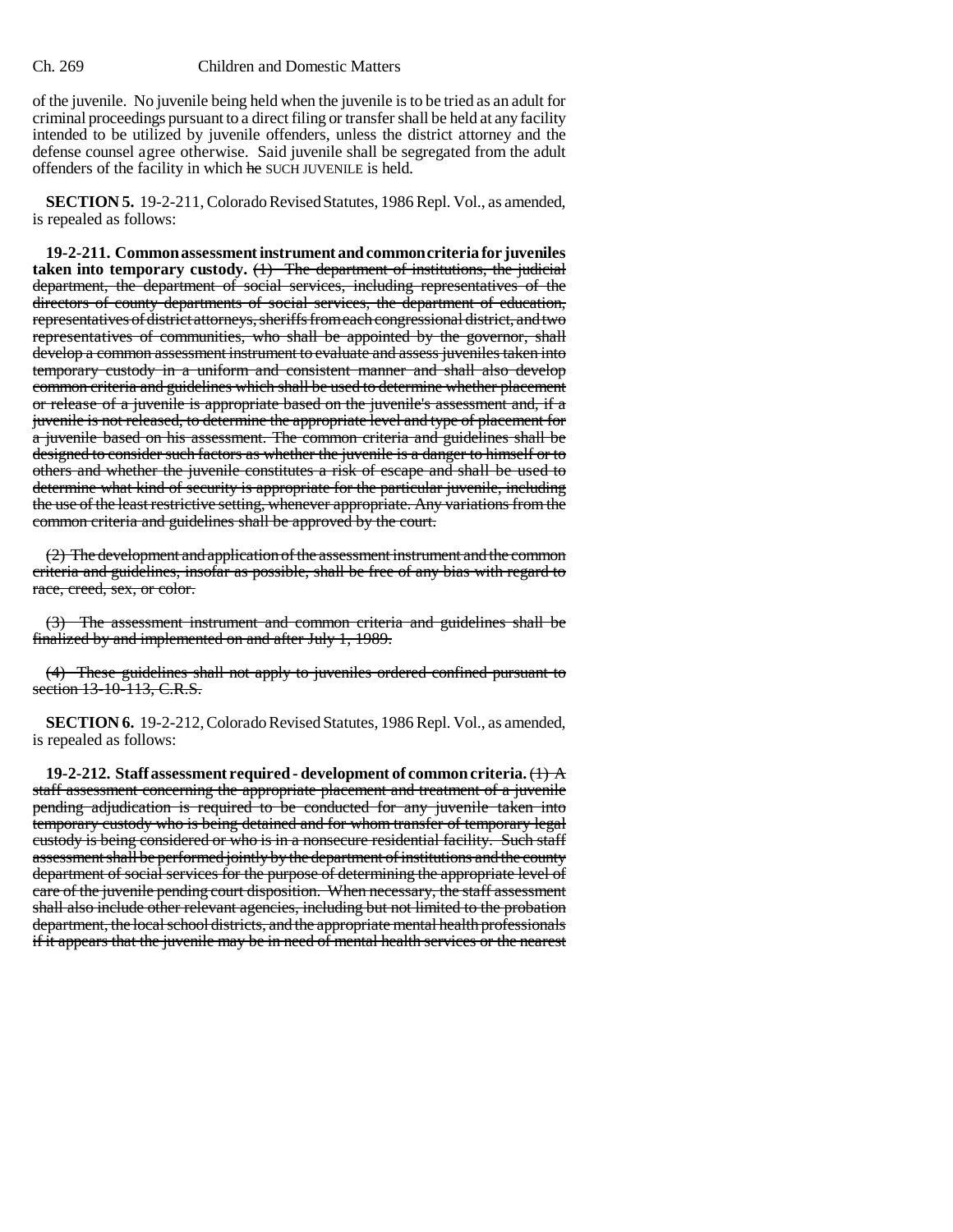community centered board if it appears that the juvenile may be developmentally disabled. The department with temporary legal custody of the juvenile shall notify relevant agencies of such staff assessments. The staff assessment shall be conducted no later than twelve days from the time the juvenile is taken into temporary custody.

(2) The staff assessment shall be based on common criteria and guidelines developed jointly by the department of institutions, the department of social services, including representatives of the directors of county departments of social services, the judicial department, the department of education, representatives of district attorneys, sheriffs from each congressional district, and two representatives of communities, who shall be appointed by the governor. The assessment criteria shall be implemented on each of  $\sim$  1.1.1999. The assessment criteria shall be implemented on and after July 1, 1989. Before being implemented, the assessment criteria shall be approved by the department of institutions, department of social services, and judicial department. The assessment criteria shall be examined and reevaluated at least every two years. The criteria shall be designed to consider such factors as those considered pursuant to section 19-2-211 as well as the best interests of the child and the least restrictive setting appropriate for the particular juvenile. The assessment criteria shall not preclude maintaining the placement of a juvenile in the original placement if such placement is deemed appropriate for his needs.

(3) Any deviations from the staff assessment or the common criteria and guidelines shall be approved by the court.

**SECTION 7.** 19-2-703 (1) (j), Colorado Revised Statutes, 1986 Repl. Vol., as amended, is amended to read:

**19-2-703. Juvenile delinquent - sentencing - disposition - restitution parental liability.** (1) (j) The court, FOLLOWING THE CRITERIA FOR OUT-OF-HOME PLACEMENT ESTABLISHED PURSUANT TO SECTION 19-2-1602, may place legal custody in the county department of social services or a child placement agency for placement in a family care home or A child care facility CENTER. or it may place the juvenile in a child care center.

**SECTION 8.** The introductory portion to 19-2-801 (2) and 19-2-801 (2) (a), Colorado Revised Statutes, 1986 Repl. Vol., as amended, are amended to read:

**19-2-801. Mandatory sentence offender.** (2) The court shall place or commit a mandatory sentence offender out of the home for not less than one year, UNLESS THE COURT FINDS THAT AN ALTERNATIVE SENTENCE OR A COMMITMENT OF LESS THAN ONE YEAR OUT OF THE HOME WOULD BE MORE APPROPRIATE; except that:

(a) If the person is eighteen years of age or older on the date of the sentencing hearing, the court may sentence that person to the county jail or to a community correctional facility or program for a period not to exceed two years, if he SUCH PERSON has been adjudicated a mandatory sentence offender pursuant to this article for acts committed prior to his SUCH PERSON'S eighteenth birthday; or

**SECTION 9.** 19-2-1110 (1), Colorado Revised Statutes, 1986 Repl. Vol., as amended, is amended to read:

**19-2-1110. Contracts and agreements with public and private agencies.**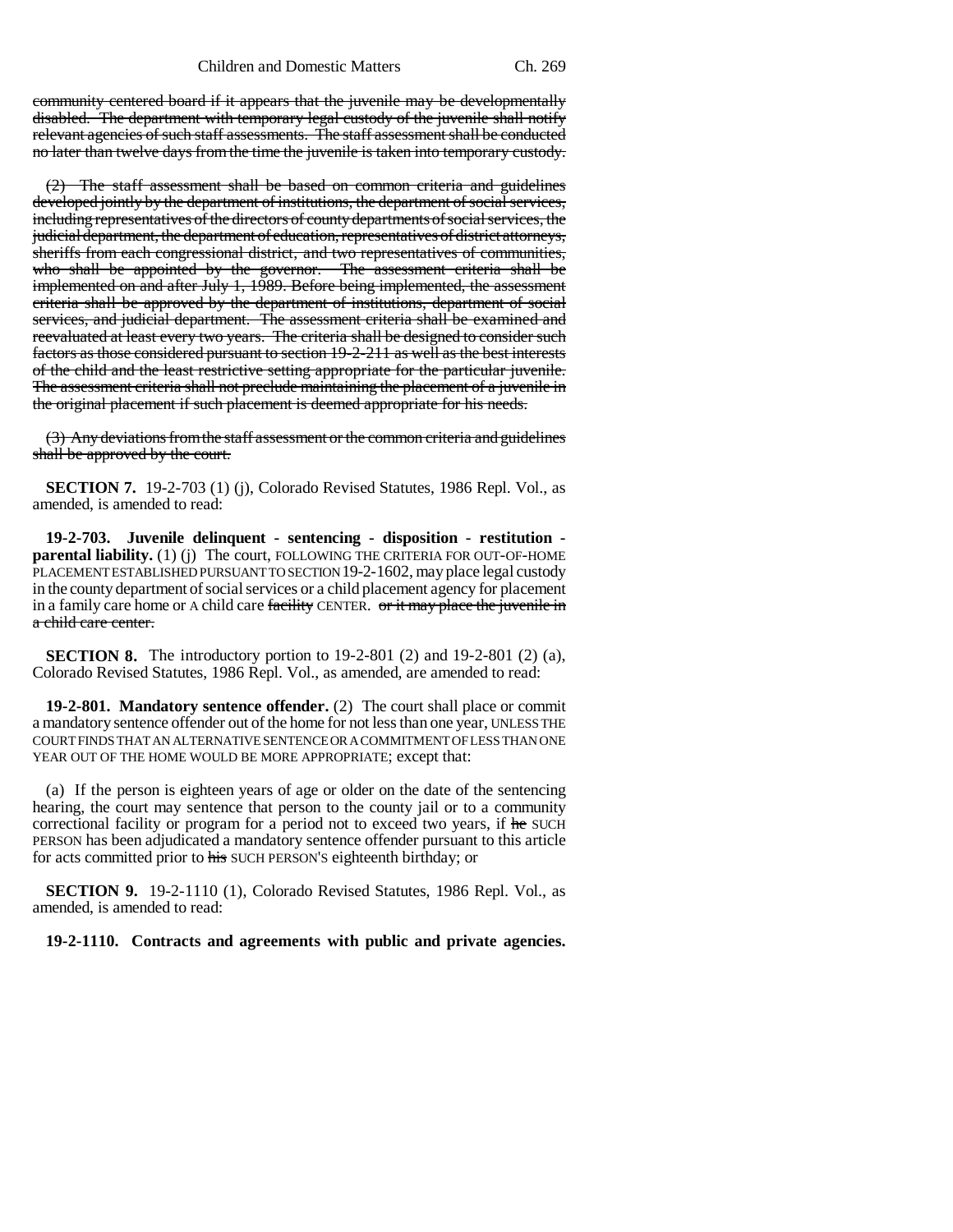### Ch. 269 Children and Domestic Matters

(1) The executive director of the department of institutions may SHALL, SUBJECT TO AVAILABLE APPROPRIATIONS, enter into agreements or contracts DEEMED NECESSARY AND APPROPRIATE with any governmental unit or agency or private facility or provider cooperating or willing to cooperate in a program to carry out the purposes of this part 11. Such contracts or agreements may provide, among other things, for the type of work to be performed at a camp or other facility, for the rate of payment for such work, and for other matters relating to the care and treatment of juveniles.

**SECTION 10.** 19-2-1602, Colorado Revised Statutes, 1986 Repl. Vol., as amended, is amended to read:

**19-2-1602. Development of criteria for placement of juvenile offenders.** (1) The executive director of the department of institutions, the executive director of the department of social services, and the state court administrator of the judicial department, or any designees of such persons, in consultation with the division of criminal justice of the department of public safety, the office of state planning and budgeting, the Colorado district attorneys council, law enforcement representatives, representatives of local and county governments, and the criminal justice commission and any subcommittee of such commission relating to juvenile issues, shall form a working group which shall carry out the following duties:

(a) The working group established pursuant to this subsection  $(1)$  shall propose ESTABLISH a set of criteria FOR BOTH DETENTION AND COMMITMENT determining which juvenile offenders are appropriate for placement in the physical custody of the department of institutions or in the custody of the department of social services. This set of criteria, when adopted by the department of institutions, the department of social services, and the judicial department, shall be used to promote a more uniform system of determining which juveniles should be placed in the physical custody of the department of institutions or in the custody of the department of social services so that decisions for such placement of a juvenile are made based upon a uniform set of criteria throughout the state. In developing such set of criteria, the working group shall utilize any existing risk scale devised by the division of youth services DEPARTMENT OF INSTITUTIONS or any other measures to determine when it is appropriate to place a juvenile in the physical custody of the department of institutions or in the custody of the department of social services. The uniform set of criteria shall be developed and approved by the department of institutions, the department of social services, and the judicial department on or before July 1, 1992, and submitted to the criminal justice commission for analysis and evaluation. The criminal justice commission shall make a written report to the general assembly regarding analysis and evaluation of such criteria on or before December 31, 1992. Such report may contain any recommendations by the criminal justice commission regarding such criteria.

(b) The working group established pursuant to this subsection  $(1)$  shall propose ESTABLISH a formula for the purpose of allocating funds to BY each county or city and county JUDICIAL DISTRICT in the state of Colorado for alternative services to placing juveniles in the physical custody of the department of institutions or in the custody of the department of social services. Such allocation shall take into consideration such factors as the population of the county or city and county JUDICIAL DISTRICT, the incidence of offenses committed by juveniles in such county or city and county JUDICIAL DISTRICT, and such other factors as deemed appropriate. The working group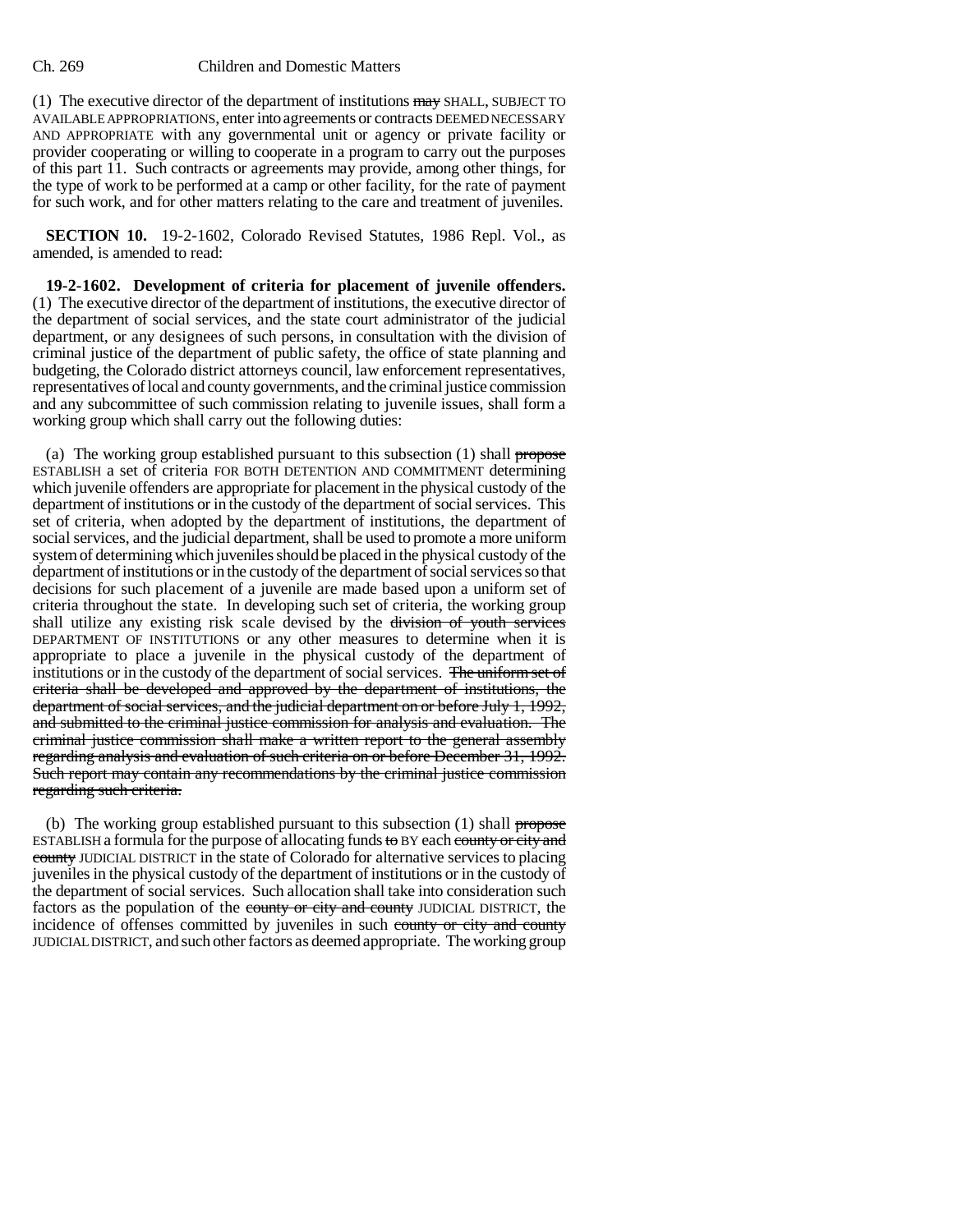Children and Domestic Matters Ch. 269

shall consider and take into account whether any federal moneys or matching funds are available to cover the costs of juveniles within the system, including parent fees and third-party reimbursement as authorized by law or reimbursements under Title IV-E of the federal "Social Security Act", as amended. The working group shall propose such allocation formula in time for implementation on or before July 1, 1992. A written report shall be made to the general assembly concerning such formula and the level of funding adequate for implementation of such formula on or before such date.

(2) Of the members of the working group established pursuant to this subsection (1), the executive director of the department of institutions, the executive director of the department of social services, and the state court administrator of the judicial department, or any designees of such persons, shall have final authority to carry out the duty of creating the set of criteria pursuant to paragraph (a) of this subsection  $(1)$ and creating the formula pursuant to paragraph (b) of this subsection (1). This authority shall be exercised after working with and participating in the working group process established in this section.

**SECTION 11.** Part 16 of article 2 of title 19, Colorado Revised Statutes, 1986 Repl. Vol., as amended, is amended BY THE ADDITION OF THE FOLLOWING NEW SECTIONS to read:

**19-2-1602.5. Transfer of appropriations between the department of social services and the department of institutions.** NOTWITHSTANDING THE EFFECT OF THE "M" PROVISION IN THE 1992-93 AND SUBSEQUENT GENERAL APPROPRIATION ACTS, THE GOVERNOR MAY TRANSFER UNLIMITED AMOUNTS OF GENERAL FUND APPROPRIATIONS TO AND FROM THE DEPARTMENT OF SOCIAL SERVICES AND THE DEPARTMENT OF INSTITUTIONS WHEN REQUIRED BY CHANGES FROM THE APPROPRIATED LEVELS IN THE AMOUNT OF FEDERAL FUNDS EARNED THROUGH PROGRAMS OR SERVICES FOR ELIGIBLE YOUTH AUTHORIZED BY THE FEDERAL "SOCIAL SECURITY ACT" AND PROVIDED OR ADMINISTERED BY THE DEPARTMENT OF INSTITUTIONS.

**19-2-1602.7. Local juvenile services planning committee - creation - duties.** IF ALL OF THE BOARDS OF COMMISSIONERS OF EACH COUNTY OR THE CITY COUNCIL OF EACH CITY AND COUNTY IN A JUDICIAL DISTRICT AGREE, THERE SHALL BE CREATED IN SUCH JUDICIAL DISTRICT A LOCAL JUVENILE SERVICES PLANNING COMMITTEE WHICH SHALL BE APPOINTED BY THE CHIEF JUDGE OF THE JUDICIAL DISTRICT FROM PERSONS RECOMMENDED BY THE BOARDS OF COMMISSIONERS OF EACH COUNTY OR THE CITY COUNCIL OF EACH CITY AND COUNTY WITHIN THE JUDICIAL DISTRICT. THE COMMITTEE, IF PRACTICABLE, SHALL INCLUDE BUT NOT BE LIMITED TO A REPRESENTATIVE FROM THE COUNTY DEPARTMENT OF SOCIAL SERVICES, A LOCAL SCHOOL DISTRICT, A LOCAL LAW ENFORCEMENT AGENCY, A LOCAL PROBATION DEPARTMENT, THE DIVISION OF YOUTH SERVICES, PRIVATE CITIZENS, THE DISTRICT ATTORNEY'S OFFICE, AND THE PUBLIC DEFENDER'S OFFICE AND A COMMUNITY MENTAL HEALTH REPRESENTATIVE AND A REPRESENTATIVE OF THE CONCERNS OF MUNICIPALITIES. THE COMMITTEE, IF CREATED, SHALL MEET AS NECESSARY TO DEVELOP A PLAN FOR THE ALLOCATION OF RESOURCES FOR LOCAL JUVENILE SERVICES WITHIN THE JUDICIAL DISTRICT FOR THE FISCAL YEAR. SUCH PLAN SHALL BE APPROVED BY THE DEPARTMENT OF INSTITUTIONS.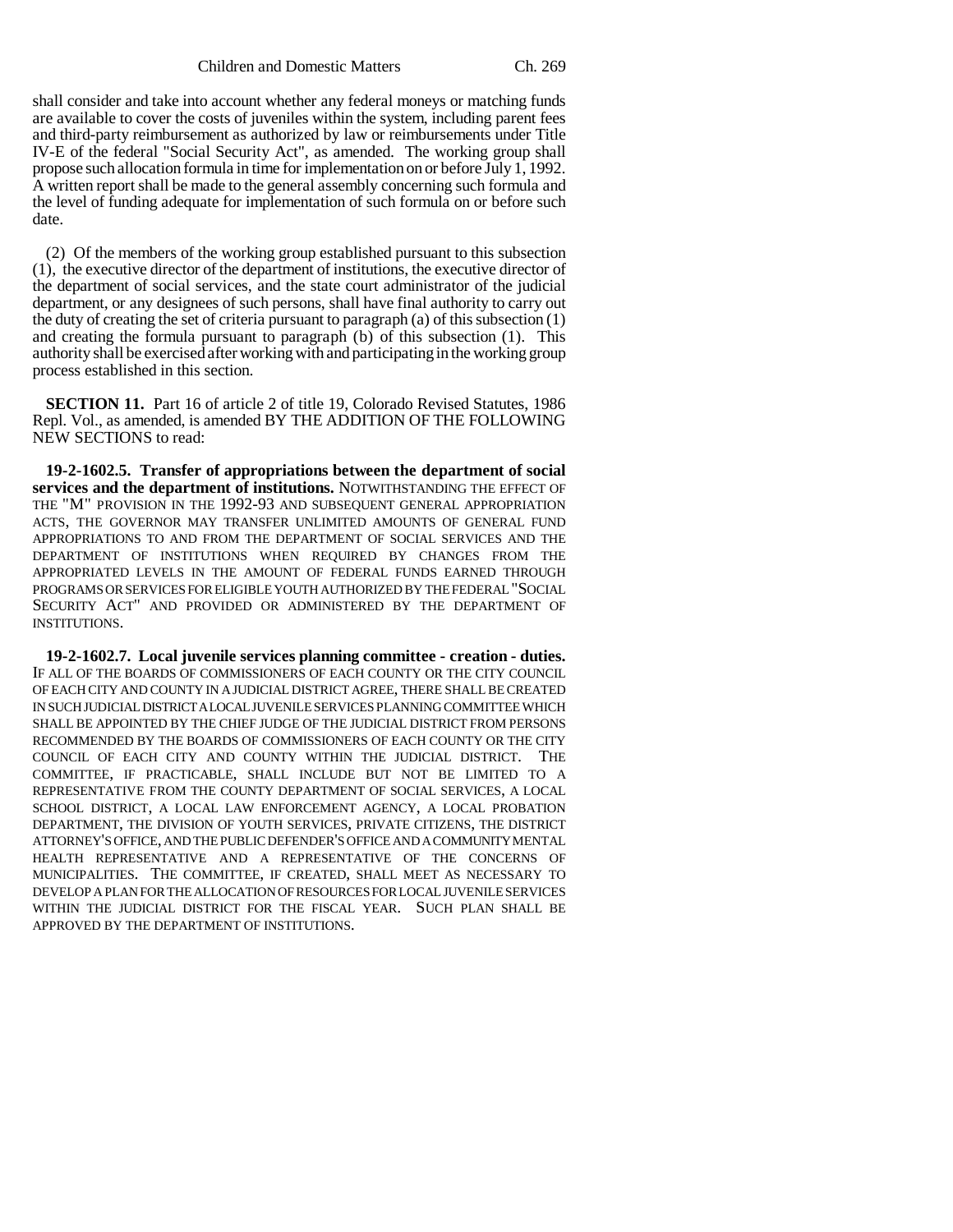**SECTION 12.** 19-2-1603, Colorado Revised Statutes, 1986 Repl. Vol., as amended, is amended to read:

**19-2-1603. Appropriations to department of institutions for services to juveniles.** (1) There is hereby created in the state treasury a fund to be known as the juvenile services fund which shall consist of moneys appropriated to the fund by the general assembly. All interest derived from the deposit and investment of moneys in the fund shall be credited to the fund.

(2) On and after July 1, 1993, all moneys in the juvenile services fund shall be subject to annual appropriation by the general assembly SHALL APPROPRIATE MONEYS FOR THE PROVISION OF SERVICES TO JUVENILES to the department of institutions for allocation to each county or city and county WHICH SHALL ALLOCATE SUCH MONEYS BY EACH JUDICIAL DISTRICT in the state. Such appropriation AND ALLOCATION shall be made based upon the formula developed in section 19-2-1602 (1) (b). The department of institutions shall administer this fund SUCH APPROPRIATED MONEYS. The moneys appropriated from the juvenile services fund to the department of institutions for allocation to BY each county or city and county may JUDICIAL DISTRICT SHALL be expended by such county or city and county, at the discretion of the governing body thereof, pursuant to local area plans approved by the department of institutions, such approval being made upon a review of outcomes provided and committed to by the governing body, IN SUCH JUDICIAL DISTRICT BY THE DEPARTMENT OF INSTITUTIONS for services to juveniles which may include, but shall not be limited to, intervention, treatment, supervision, lodging, assessment and bonding programs, AND family services. IF A JUDICIAL DISTRICT HAS A LOCAL JUVENILE SERVICES PLANNING COMMITTEE, THE EXPENDITURE OF MONEYS FOR JUVENILE SERVICES IN SUCH JUDICIAL DISTRICT SHALL BE MADE IN ACCORDANCE WITH THE PLAN DEVELOPED PURSUANT TO SECTION 19-2-1602.7. and payments to the state of Colorado pursuant to section 19-2-1604.

**SECTION 13.** 19-2-1604, Colorado Revised Statutes, 1986 Repl. Vol., as amended, is amended to read:

**19-2-1604. Services to juveniles - allocation of resources - placement of juvenile in violation of criteria.** (1) On and after July 1, 1993, the general assembly shall appropriate moneys to the juvenile services fund created pursuant to section 19-2-1603 which shall thereafter be distributed to each county and city and county pursuant to the formula created pursuant to section 19-2-1602 (1) (b). On and after July 1, 1993, if the general assembly has appropriated adequate moneys to the juvenile services fund for the fiscal year affected, each county or city and county may refer for commitment or placement in the custody of the department of social services any juvenile who meets NO JUVENILE SHALL BE PLACED IN VIOLATION OF the criteria created pursuant to section 19-2-1602 (1) (a). to the custody of the department of institutions or the department of social services without any cost being assessed to the county or city and county. However, on and after July 1, 1993, any county or city and county which refers for commitment to the custody of the department of institutions or placement in the custody of the department of social services any juvenile who does not meet the criteria created pursuant to section  $19-2-1602(1)(a)$ shall be required to pay a per diem amount for the commitment of such juvenile which shall be established by the department of institutions or the department of social services. Such payment may be made by such county or city and county from moneys